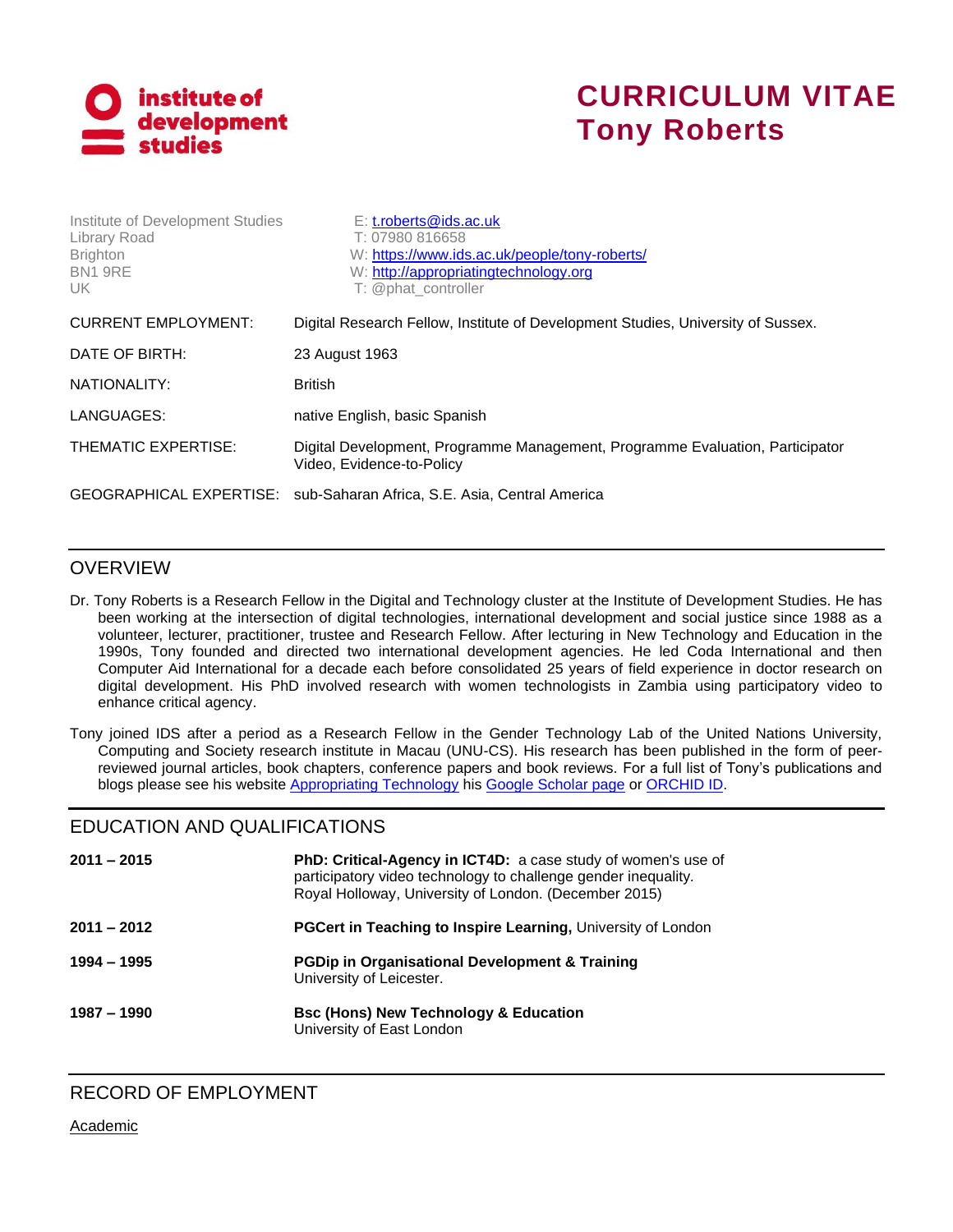| $2016 -$ Present              | Research Fellow, Institute of Development Studies, UK<br>Principal investigator GCRF Digital Rights Programme,<br>Research contracts including for DFID, DFAT, SIDA, USAID, SDC.<br>Led programme evaluation for Humanitarian Innovation Fund.<br>Evaluation contracts including Oxfam, GODAN, DIAL.                                               |
|-------------------------------|----------------------------------------------------------------------------------------------------------------------------------------------------------------------------------------------------------------------------------------------------------------------------------------------------------------------------------------------------|
| $2015 - 2016$                 | Research Fellow, United Nations University, Macau, China                                                                                                                                                                                                                                                                                           |
| $2013 - 2015$                 | Visiting Lecturer, Royal Holloway University of London                                                                                                                                                                                                                                                                                             |
| 1990 - 1994                   | Associate Lecturer, University of East London.                                                                                                                                                                                                                                                                                                     |
| Practitioner<br>$1997 - 2010$ | Founder & CEO, Computer Aid International<br>From concept to £2m turnover and 50 staff<br>Social business provided 250,000 computers to non-profits in 100+ countries.<br>Strategic management, established 15 country programmes.                                                                                                                 |
| $1989 - 1997$                 | co-Founder & Director, Coda International Institutional<br>From concept to £500k turnover and 20 staff one 3 continents<br>INGO providing institutional capacity building to community-based organisations<br>Leadership, organisational development, project management.                                                                          |
| Voluntary                     | Trustee and Director for four years on the founding Board of the British Overseas<br>NGOs for Development (BOND). Founding Trustee & Director of the Restart Project.<br>ex-Chair of Trustees for Coda International. Currently Serving on the International<br>Board of three Zambian NGOs; BongoHive, Asikana Network and Constituency<br>Watch. |

#### AFFILIATIONS

Member of the Development Studies Association

co-Chair of Technology Working Group of BOND (British Overseas NGOs for Development)

Development Studies Association conference track chair Digital Rights and Activism 2021

IFIP9.4 Conference Track Chair 2021 Digital Citizenship & Rights

Electronic Journal of Information Systems in Developing Countries – Reviewer

Information Technology and Development journal – Reviewer

Information and Communications Technology and Development – Conference Paper Reviewer

#### RECENT RESEARCH FUNDING

| <b>Start/End dates</b> | <b>Funding Body</b> | <b>Value of Award</b> | <b>Type of Grant</b>            | <b>Role</b> |
|------------------------|---------------------|-----------------------|---------------------------------|-------------|
| Jun 2020 - May 2021    | GCRF-               | £150,000              | <b>Network Grant</b>            | P.I.        |
| Oct 2019 - Mar 2020    | <b>Oxfam Novib</b>  |                       | €48,983 Contract for services   | $Co-I$      |
| Oct 2019 - Jan 2020    | <b>UKRI</b>         |                       | £7,685   Contract for services  | Co.I.       |
| Aug 2018 - Mar 2019    | Elrha (HIF)         |                       | £57,452   Contract for services | P.I.        |
| May 2018 - Jan 2019    | <b>DIAL</b>         |                       | \$133,641   Research Grant      | Co-Lead     |
| Apr 2016 - July 2021   | Palladium Int.      |                       | £322,538   Research Grant       | Researcher  |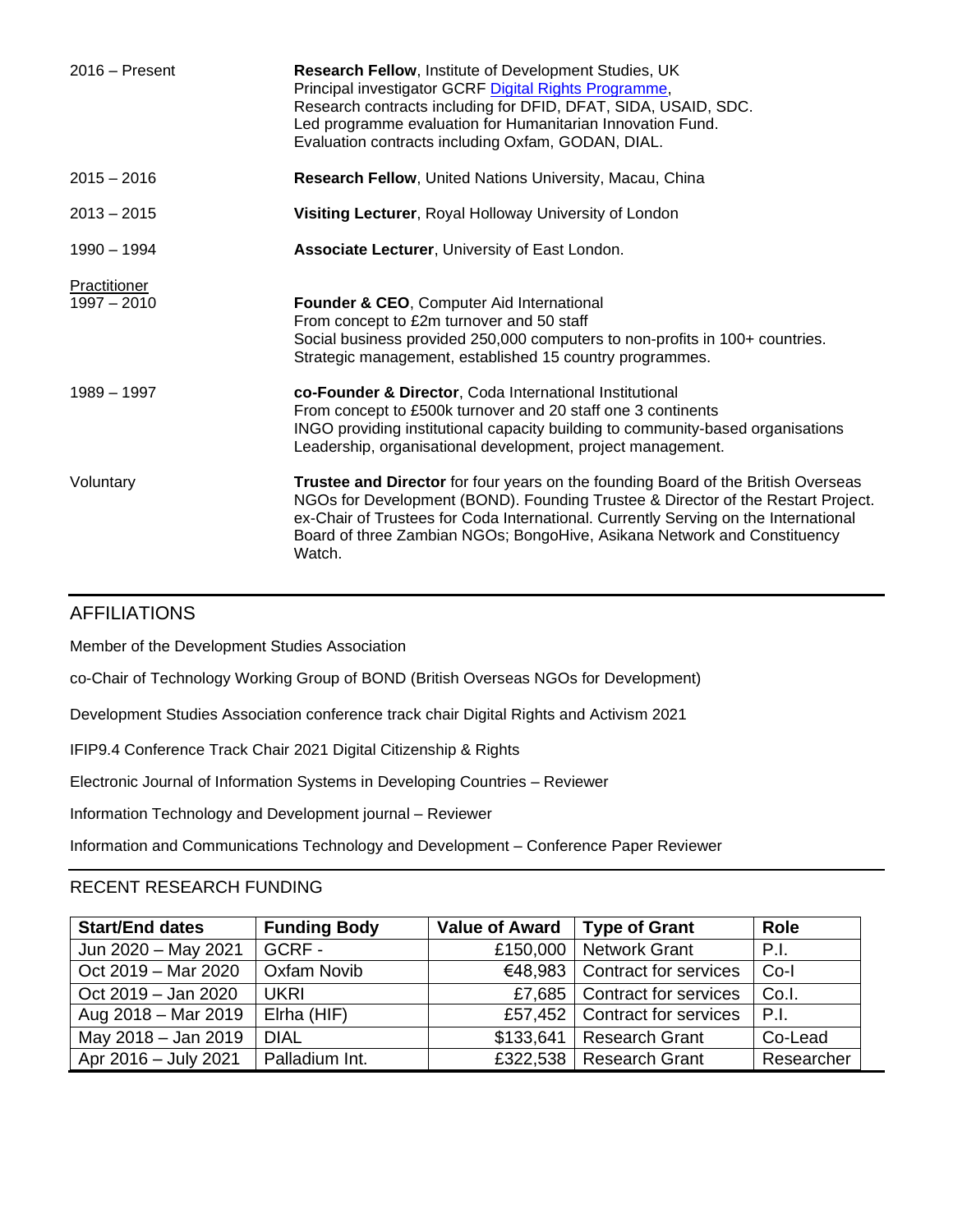## SELECTED EXPERIENCE

| 2021 | <b>Section-Editor</b><br>Edited six-chapter section on Participatory Digital Research Methods for the<br>SAGE Handbook of Participatory Research and Inquiry.                                                                                                                                                                                                                             |  |
|------|-------------------------------------------------------------------------------------------------------------------------------------------------------------------------------------------------------------------------------------------------------------------------------------------------------------------------------------------------------------------------------------------|--|
| 2020 | Principal Investigator, African Digital Rights Network<br>Wrote GCRF-UKRI-DIDA proposal. Coordinated network of researchers from twelve<br>countries. Edited collection of ten country reports and wrote synthesis report. First pan-<br>African analysis of openings and closings of civic space and review of government use of<br>surveillance, disinformation and internet shutdowns. |  |
| 2019 | Principal Evaluator, Humanitarian Innovation Fund, global<br>Conducted retrospective analysis of 60 humanitarian innovation grants for Elrha                                                                                                                                                                                                                                              |  |
| 2018 | Lead Researcher, Science and Technology Agency, Tanzania<br>Led evidence-to-policy diagnostic and training for COSTECH government researchers                                                                                                                                                                                                                                             |  |

## SELECTED PUBLICATIONS AND OUTPUTS

Roberts, T. (forthcoming) (section editor introduction chapter) *Digital Affordances in Participatory Research Methods*, in Burns, D. Howard J. and Ospina S., The SAGE Handbook of Participatory Research and Inquiry.

Roberts, T. Faith, B. Prieto-Martin P. and Hernandez K. (forthcoming) *Digital Technologies and the Future*  of Poverty and Development, in Allen T. and Thomas A., Poverty & Development: in the 21<sup>st</sup> Century 3<sup>rd</sup> Edition, Oxford University Press.

Roberts, T. and Faith, B. (forthcoming) *Digital Aid: understanding the digital challenges facing humanitarian assistance,* Institute of Development Studies, Brighton.

Roberts, T. (editor) (2021) Digital Rights in Closing Civic Space: Lessons from Ten African Countries, Brighton: Institute of Development Studies, [DOI: 10.19088/IDS.2021.003](https://opendocs.ids.ac.uk/opendocs/handle/20.500.12413/15964)

Roberts, T. and Mohamed Ali, A. (2021) 'Opening and Closing Online Civic Space in Africa: An Introduction to the Ten Digital Rights Landscape Reports', in T. Roberts (ed.), Digital Rights in Closing Civic Space: [Lessons from Ten African Countries, Brighton: IDS.](https://opendocs.ids.ac.uk/opendocs/bitstream/handle/20.500.12413/15964/Introduction.pdf?sequence=5&isAllowed=y) [DOI: 10.19088/IDS.2021.005](https://opendocs.ids.ac.uk/opendocs/bitstream/handle/20.500.12413/15964/Introduction.pdf?sequence=5&isAllowed=y) 

Bosch, T. and Roberts, T. (2021) South Africa Digital Rights Landscape Report, in T. Roberts (ed.), Digital Rights in Closing Civic Space: Lessons from Ten African Countries, Brighton: Institute of Development Studies, [DOI: 10.19088/IDS.2021.010](https://opendocs.ids.ac.uk/opendocs/bitstream/handle/20.500.12413/15964/South_Africa_Report.pdf?sequence=10&isAllowed=y)

Roberts, T. and Hernandez, K. (2021) Open Data for Agriculture and Nutrition: A Literature Review and Proposed Conceptual Framework, IDS Working Paper 545, Brighton: Institute of Development Studies, [DOI: 10.19088/IDS.2021.018](https://opendocs.ids.ac.uk/opendocs/handle/20.500.12413/15928)

Faith, B.; Flynn, J.; Hernandez, K, and Roberts, T. (2020) [The Future of Work: Findings of Research](https://opendocs.ids.ac.uk/opendocs/handle/20.500.12413/15595) Commissioned by the Oxfam 'Empower Youth for Work' Program, Oxfam Novib.

Hernandez, K. and Roberts, T. (2020). Predictive Analytics in Humanitarian Action: a preliminary mapping [and analysis.](https://opendocs.ids.ac.uk/opendocs/handle/20.500.12413/15455) Emerging Issues 33. Institute of Development Studies.

Clark, L.; Higdon, G.L.; Stanley, A. and Roberts, T. (2020) Lessons for Open Data for Development [Programmes,](https://www.ids.ac.uk/publications/lessons-for-open-data-for-development-programmes/) IDS Policy Briefing 171, Brighton: Institute of Development Studies.

Roberts, T. and Hernandez, K. (2019) Digital Access [is not Binary: the 5 'A's of Technology](https://onlinelibrary.wiley.com/doi/full/10.1002/isd2.12084) [Access in the Philippines.](https://onlinelibrary.wiley.com/doi/full/10.1002/isd2.12084) Electronic Journal of Information Systems in Developing Countries.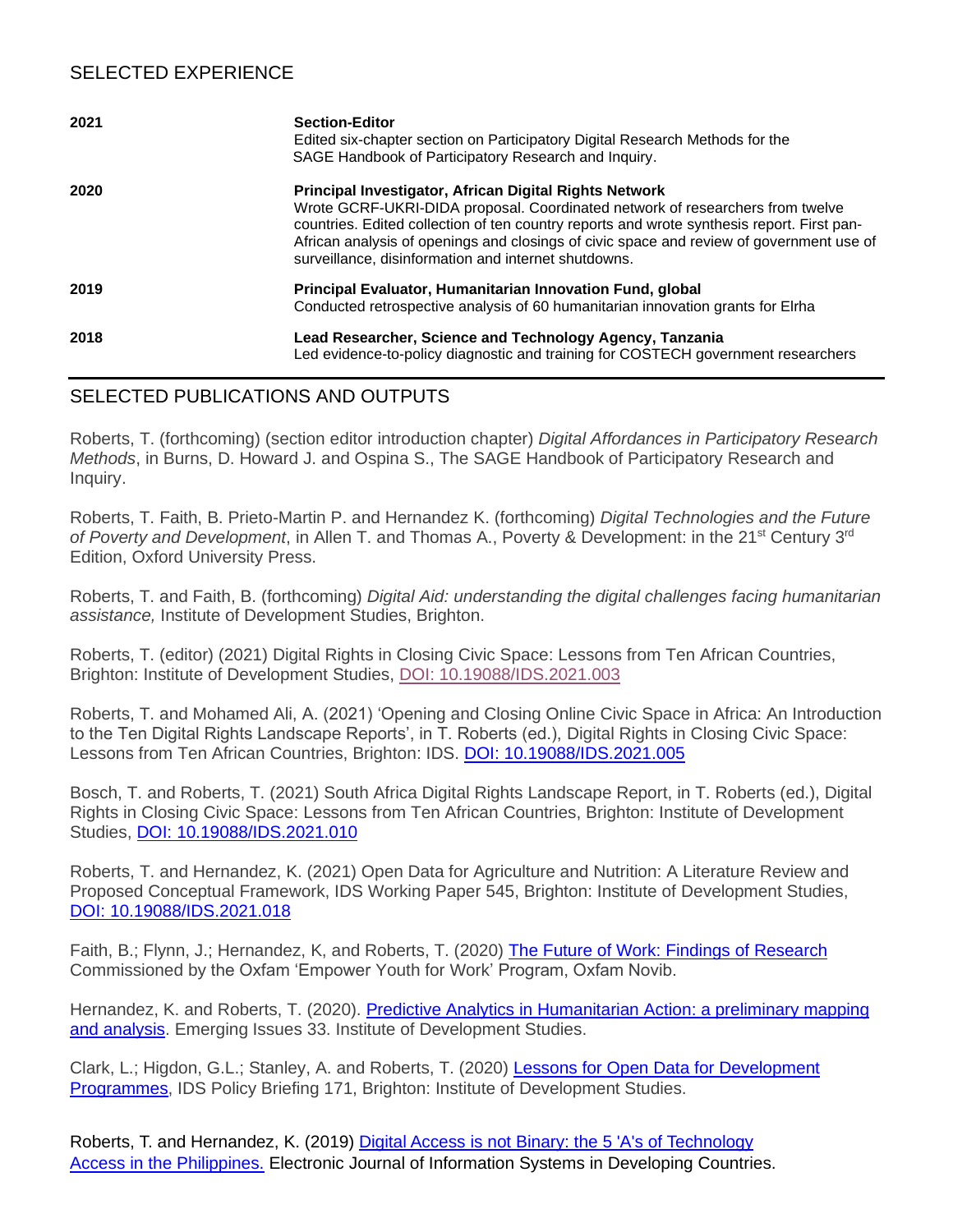Roberts, T. (2019) [Closing Civic Space and Inclusive Development](https://opendocs.ids.ac.uk/opendocs/handle/123456789/14471) in Ethiopia, IDS Working Paper 527, Brighton: IDS.

Roberts, T. and Muñiz, S. (2019) Fifty Years of [Practice and Innovation in Participatory Video](https://link.springer.com/referenceworkentry/10.1007%2F978-981-10-7035-8_39-1) [in: Servaes J.](https://link.springer.com/referenceworkentry/10.1007%2F978-981-10-7035-8_39-1) (ed). Handbook of Communication for Development. Springer, Singapore.

Jimenez, A. and Roberts, T. (2019) [Decolonising Neo-Liberal Innovation: Using the Andean](https://link.springer.com/chapter/10.1007/978-3-030-19115-3_15) Philosophy of ['Buen Vivir' to Reimagine Innovation Hubs.](https://link.springer.com/chapter/10.1007/978-3-030-19115-3_15) In: Nielsen P. and Kimaro H. (eds) IFIP International Conference on the Social Implications of Information Technologies in Developing Countries, Vol 552, pp 180-191.

Hernandez, K. and Roberts, T. (2018) [Leaving No One Behind in a Digital World.](https://opendocs.ids.ac.uk/opendocs/bitstream/handle/123456789/14147/Eme...) K4D Emerging Issues Report, Brighton, UK, Institute of Development Studies.

Roberts, T. and Marchais, G. (2018) [Assessing the Role of Social Media and Digital](https://addletonacademicpublishers.com/search-in-crlsj/3343-assessing-the-role-of-social-media-and-digital-technology-in-violence-reporting) Technology in [Violence Reporting,](https://addletonacademicpublishers.com/search-in-crlsj/3343-assessing-the-role-of-social-media-and-digital-technology-in-violence-reporting) Journal article in *Contemporary Readings in Law and Social Justice* Vol.10 (2), pp. 9– 42. doi:10.22381/CRLSJ10220181

Faith, B., Roberts, T. and Berdou, E. (2018) [Towards a More Gender-Inclusive Open](https://digitalimpactalliance.org/wp-content/uploads/2018/11/GenderOSS_v10_PDF.pdf) Source Community, Washington, Digital Impact Alliance.

Hossain, N., Khurana N., Mohmand, S., Nazneen, S., Oosterom, M., Roberts, T., Santos, R., Shankland, A. and Schröder P. (2018) What Does Closing [Civic Space Mean for Development?](https://opendocs.ids.ac.uk/opendocs/bitstream/handle/123456789/13962/Wp515_Online.pdf) A Literature Review and Proposed Conceptual Framework, IDS Working Paper 515, Brighton.

Poveda, S. and Roberts, T. (2017) Critical Agency and Development: applying Freire & Sen to ICT4D in [Zambia and Brazil.](https://www.tandfonline.com/doi/abs/10.1080/02681102.2017.1328656) Journal article in Information Technology and Development, Vol 30(1).

Roberts, T. and Hernandez, K. (2017) [The Techno-centric Gaze: Incorporating Citizen Participation](https://opendocs.ids.ac.uk/opendocs/handle/20.500.12413/13344) [Technologies into Participatory Governance Processes in the Philippines,](https://opendocs.ids.ac.uk/opendocs/handle/20.500.12413/13344) Making All Voices Count Research Report, Brighton: IDS.

Roberts, T. (2017) [Participatory Technologies: Affordances for Development.](https://link.springer.com/chapter/10.1007/978-3-319-59111-7_17) In: Choudrie J., Islam M., Wahid F., Bass J., Priyatma J. (eds) Information and Communication Technologies for Development. IFIP Advances in Information and Communication Technology, vol 504. Springer.

Roberts, T. (2016), Geek Heresy: an heretical view of technology for development - Book Review in The Journal Of Community Informatics, 12(2).

Roberts, T. (2016), Women's Use of Participatory Video Technology to Tackle Gender Inequality in [Zambia's ICT Sector,](http://appropriatingtechnology.org/sites/default/files/Draft%20Paper%20Not%20for%20Publication%20Zambian%20Women%27s%20Use%20of%20PV%20to%20Tackle%20Gender%20Inequality.pdf) in: Proceedings of the 8th International Conference on Information and Communication Technology and Development, 4-6 June 2016, Ann Arbor, USA.

Roberts, T. (2015), [Critical Agency in ICT4D,](http://appropriatingtechnology.org/sites/default/files/Critical%20Agency%20in%20ICT4D%20Final%20Thesis.pdf) Unpublished doctoral thesis, Royal Holloway University of London.

Roberts, T. (2015), [Critical Intent & Interests: a typology of ICT4D initiatives,](http://appropriatingtechnology.org/sites/default/files/Draft%20Roberts%202015%20Critical%20Intent%20and%20Interests%20A%20Typology%20of%20ICT4D%20initiatives%20ifip2015conf_0.pdf) in: Proceedings of the 13th International Conference on the Social Implications of Computers in Developing Countries, 20-22 May 2015, Negombo, Sri Lanka.

Roberts, T. and Lunch, C. (2015), [Participatory Video,](http://appropriatingtechnology.org/sites/default/files/Draft%20PV%20encyclopaedia%20chapter%20not%20for%20Publication%20or%20Distribution.pdf) Encyclopedia chapter, in: International Encyclopedia of Digital Communications and Society, London, John Wiley and Sons.

Roberts, T. (2007) ICTs in Poverty Reduction, Commonwealth Minister's Reference Handbook, London, Commonwealth Secretariat.